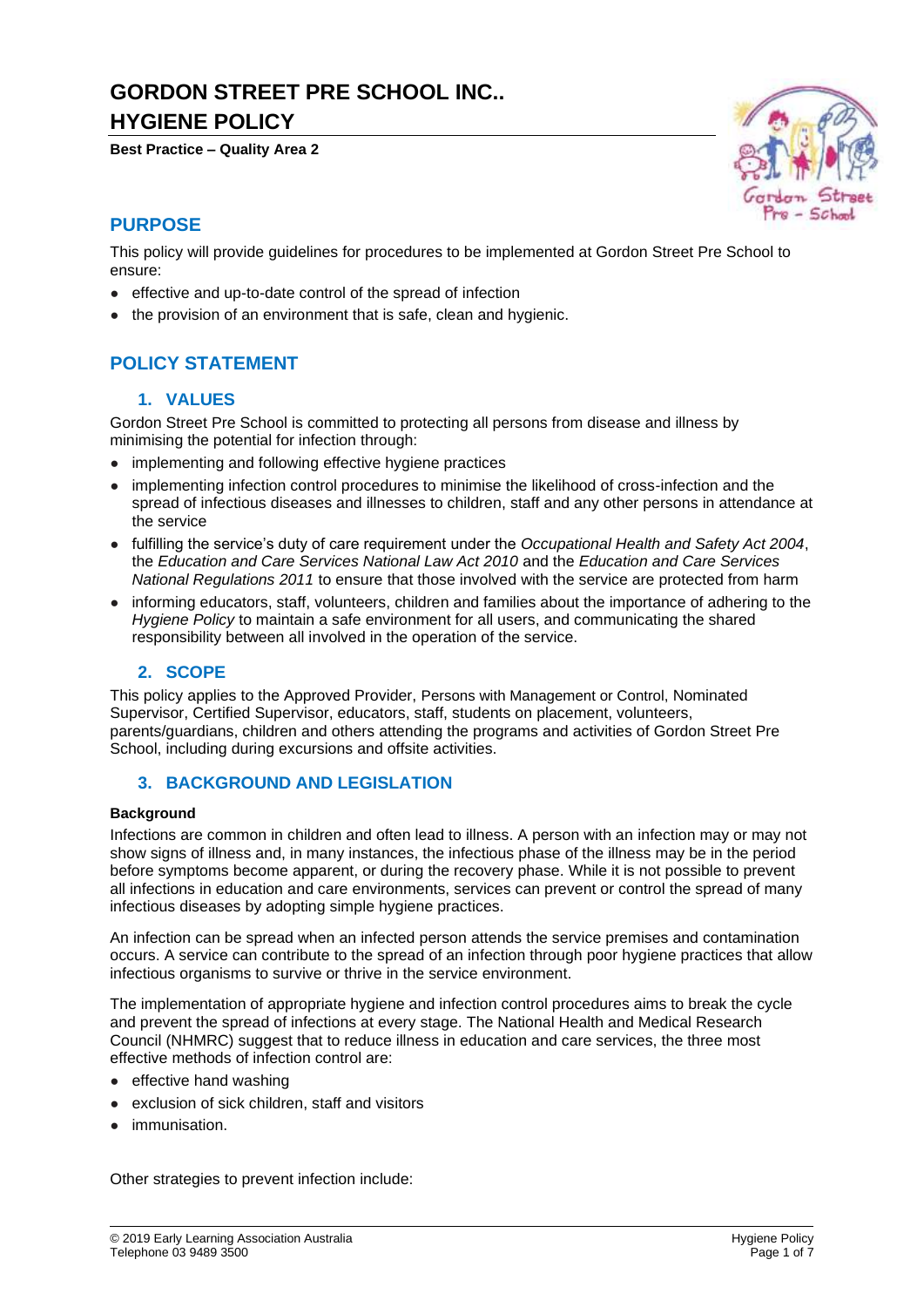- cough etiquette
- appropriate use of gloves
- effective cleaning of the service environment.

The NHMRC suggests that if these strategies are not implemented, all other procedures described in the service's *Hygiene Policy* will have reduced effectiveness in preventing the spread of infection and illness.

#### **Legislation and standards**

Relevant legislation and standards include but are not limited to:

- *Education and Care Services National Law Act 2010*
- *Education and Care Services National Regulations 2011*: Regulations 77, 106, 109, 112, 168
- Food Act 1990
- *National Quality Standard*, including Quality Area 2: Children's Health and Safety
- Standard 2.1: Each child's health is promoted
	- − Element 2.1.3: Effective hygiene practices are promoted and implemented
	- − Element 2.1.4: Steps are taken to control the spread of infectious diseases and to manage injuries and illness, in accordance with recognised guidelines
- *Occupational Health and Safety Act 2004*
- *Public Health and Wellbeing Act 2008*

The most current amendments to listed legislation can be found at:

Victorian Legislation – Victorian Law Today: http://www.legislation.vic.gov.au/ Commonwealth Legislation – ComLaw: http://www.comlaw.gov.au/

#### **4. DEFINITIONS**

The terms defined in this section relate specifically to this policy. For commonly used terms e.g. Approved Provider, Nominated Supervisor, Regulatory Authority etc. refer to the *General Definitions* section of this manual.

**Cleaning:** A process that removes visible contamination such as food waste, dirt and grease from a surface. This process is usually achieved by the use of water and detergent. During this process, micro-organisms will be removed but not destroyed.

**Communicable disease:** A disease capable of being transmitted from an infected person or species to a susceptible host, either directly or indirectly.

**Cough etiquette:** The correct way to prevent the spread of infectious organisms that are carried in droplets of saliva is to cough or sneeze into the inner elbow or to use a tissue to cover the mouth and nose. Place all tissues in the rubbish bin immediately and clean hands with either soap and water or a disinfectant hand rub.

**Hygiene:** The principle of maintaining health and the practices put in place to achieve this.

**Infectious disease:** A disease that can be spread, for example, by air, water or interpersonal contact. An infectious disease is designated under Victorian Law or by a health authority (however described) as a disease that would require the infected person to be excluded from an education and care service (refer to *Dealing with Infectious Diseases Policy*).

**Neutral detergent:** A cleaning agent available commercially and labelled as 'neutral' or 'neutral pH'.

**Sanitising:** A process that destroys micro-organisms. Sanitising a surface can reduce the number of micro-organisms present. The process of sanitisation usually involves ensuring a surface is thoroughly cleaned with both heat and water, followed by the use of chemicals.

### **5. SOURCES AND RELATED POLICIES**

#### **Sources**

● Department of Health, Victoria, Food Safety:<http://www.health.vic.gov.au/foodsafety/>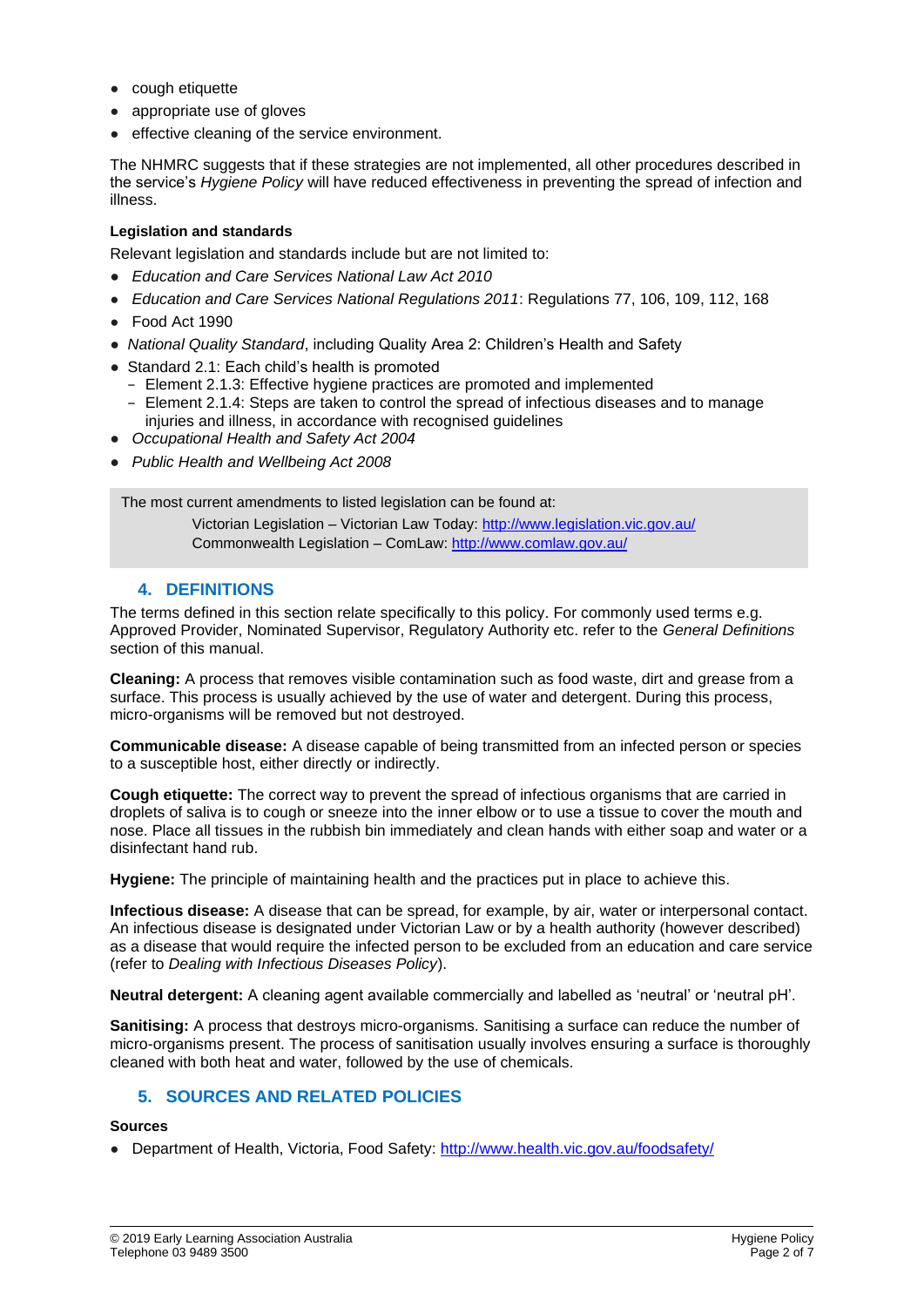- Communicable Diseases Section, Public Health Group, Victorian Department of Human Services (2011) *The Blue Book: Guidelines for the control of infectious diseases.* Available at: · <https://www2.health.vic.gov.au/about/publications/researchandreports/The-blue-book>
- National Health and Medical Research Council (2013) *Staying Healthy: Preventing infectious*  diseases in early childhood education and care services ( $5<sup>th</sup>$  edition): [https://www.nhmrc.gov.au/about-us/publications/staying-healthy-preventing-infectious-diseases](https://www.nhmrc.gov.au/about-us/publications/staying-healthy-preventing-infectious-diseases-early-childhood-education-and-care-services)[early-childhood-education-and-care-services](https://www.nhmrc.gov.au/about-us/publications/staying-healthy-preventing-infectious-diseases-early-childhood-education-and-care-services)

#### **Service policies**

- *Administration of First Aid Policy*
- *Administration of Medication Policy*
- *Dealing with Infectious Diseases Policy*
- *Dealing with Medical Conditions Policy*
- *Incident, Injury, Trauma and Illness Policy*
- *Occupational Health and Safety Policy*
- *Privacy and Confidentiality Policy*

# **PROCEDURES**

#### **The Approved Provider or Persons with Management and Control is responsible for:**

- ensuring that all staff and volunteers are provided with a copy of this policy and have a clear understanding of the procedures and practices outlined within
- ensuring the Nominated Supervisor, educators, staff and volunteers at the service implement adequate health and hygiene practices, and safe practices for handling, preparing and storing food (Regulation 77(1))
- establishing robust induction procedures that include the provision of information regarding the implementation of the practices outlined in this policy
- developing an appropriate cleaning and sanitising schedule that outlines daily, weekly, monthly, quarterly and annual cleaning and sanitising requirements and responsibilities
- arranging for the service to be cleaned and sanitised regularly, including floors and other surfaces, as per the cleaning contract and schedule
- reviewing the cleaner's contract and schedule on an annual basis
- contacting the local council's Environmental Health Officer for information about obtaining a needle/syringe/sharps disposal unit and instructions for its use
- ensuring that there are adequate and appropriate hygiene facilities provided for nappy changing which are designed, located and maintained in such a way that prevents unsupervised access by children (Regulations 112(2)&(4))
- ensuring that adequate, developmental and age-appropriate toilet, washing and drying facilities are provided for use by children, and that these are safe and accessible (Regulation 109)
- reviewing staff training needs in relation to understanding and implementing effective hygiene practices in early childhood settings
- providing a copy of the NHMRC guidelines for the prevention of infectious diseases in child care for the service
- providing hand washing guidelines for display at each hand washing location
- ensuring there is an adequate supply of non-toxic cleaning and hygiene products, including gloves, at all times.

#### **The Nominated Supervisor or Person in Day to Day Charge is responsible for:**

- implementing and ensuring that all staff members and volunteers at the service follow adequate health and hygiene practices, and safe practices for preparing, handling and storing food to minimise risks to children (Regulation 77(2))
- developing effective hygienic systems for cleaning, such as using colour-coded sponges/cloths in each area
- during mat time, discuss correct hand washing procedures with the children & remind them to dry their hands thoroughly. Appoint hand washing monitors.
- ensuring sponges are cleaned, rinsed and stored separately, and replaced regularly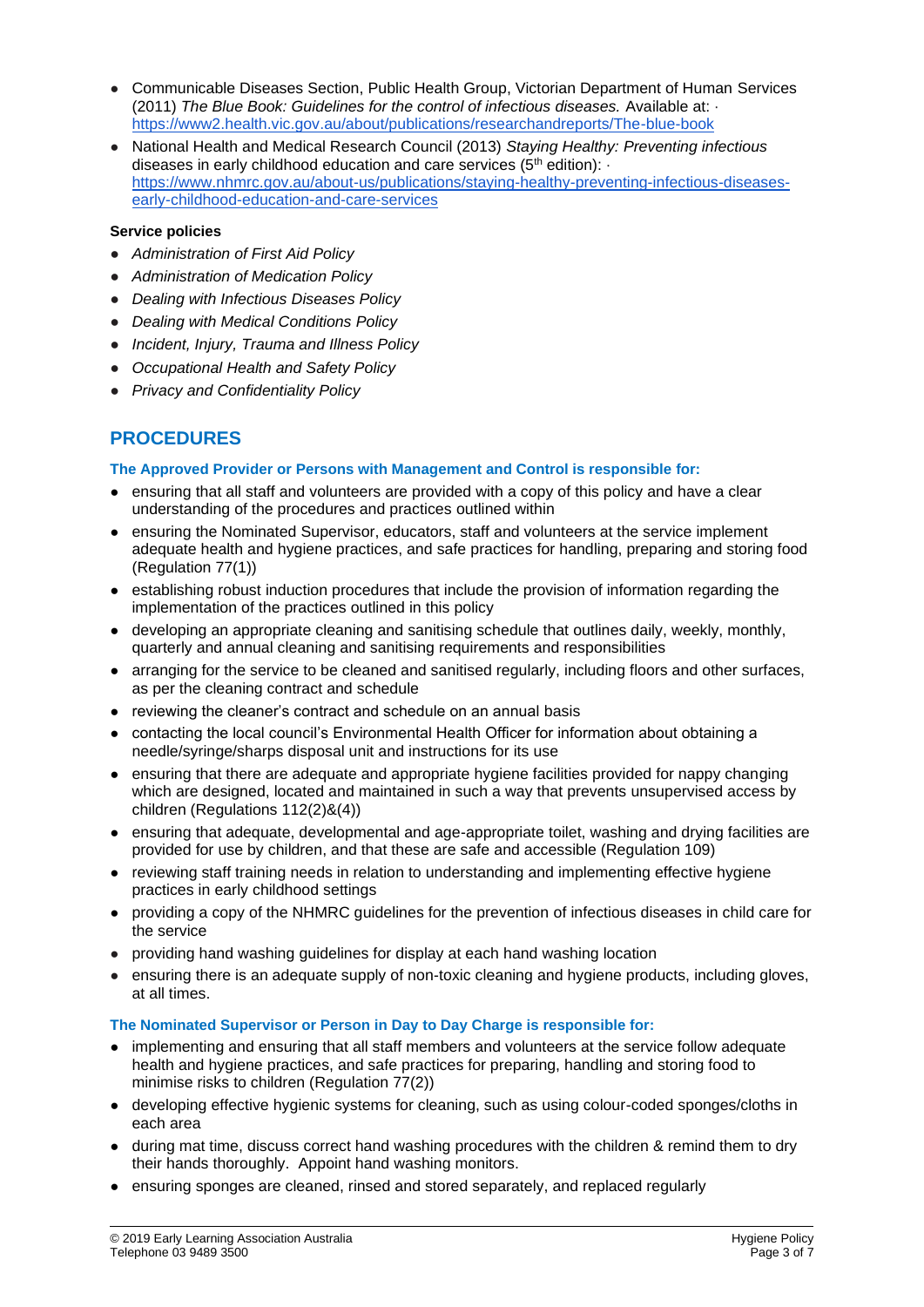- ensuring that an inspection of the outdoor areas, in particular the sand and soft-fall areas, are conducted daily to ensure they are maintained in a safe and hygienic manner
- informing the Approved Provider of any issues that impact on the implementation of this policy
- actively encouraging parents/guardians to keep children who are unwell at home to prevent the spread of infection to other children and educators
- storing or presenting items, such as beds, bedding and sunhats, in such a way as to prevent cross-contamination
- ensuring that there is a regular and thorough cleaning and disinfecting schedule for all equipment and toys
- ensuring any chemicals and cleaning agents are non-toxic and stored out of reach of children
- ensuring that all educators/staff wear disposable gloves when changing nappies or dealing with open wounds or other body fluids, and dispose of those gloves and soiled materials in a sealed container or plastic bag
- maintaining the service in a clean and hygienic manner throughout the day, such as wiping benches and tables before and after eating, and cleaning up spills
- actively encouraging educators and staff who have, or are suspected of having an infectious disease to not attend the service in order to prevent the spread of infection to others attending the service.

#### **All other Staff are responsible for:**

- implementing and promoting correct hand washing and hygiene practices, as outlined in this policy
- maintaining the service in a clean and hygienic manner throughout the day, such as wiping benches and tables before and after eating, and cleaning up spills
- conducting a daily inspection of the outdoor areas, in particular the sand and soft-fall areas, to ensure they are maintained in a safe and hygienic manner
- informing the Approved Provider of any issues that impact on the implementation of this policy
- actively encouraging parents/guardians to keep children who are unwell at home to prevent the spread of infection to other children and educators
- being conscious of their responsibility to not attend the service when they have or suspect they have an infectious disease.

#### *In relation to the toileting of children:*

- ensuring soap and drying facilities are available at all times when children are in attendance at the service, including ensuring paper towels are available if hand-dryers are not working
- ensuring children do not share the use of items related to personal care, such as hand towels for drying hands, toothbrushes and hairbrushes
- encouraging children to flush the toilet after use
- encouraging and assisting (where required) children to wash their hands according to hand washing guidelines (refer to Attachment 2) after toileting
- encouraging children to tell a staff member if they have had a toileting accident
- monitoring and maintaining toileting facilities in a safe, clean and hygienic manner while children are in attendance; this requires periodic checking of the bathroom area
- respecting diverse styles of toileting children due to cultural or religious practices
- respecting the possible need to maintain privacy of toileting and dressing.

#### *In relation to cleaning toys, clothing and the service in general:*

- removing toys that a child has sneezed or coughed on (place in a 'toys-to-be-cleaned' box)
- wearing gloves when cleaning (general purpose gloves are sufficient; wash and hang outside to dry when finished
- washing mouthed toys daily using warm water and detergent and, if possible, drying in the sun
- wiping over books with a moist cloth treated with detergent
- ensuring washable toys and equipment are cleaned term by term or annually, as required

#### *In relation to children's contact with one another:*

- educating and encouraging children in good personal hygiene practices, such as:
	- washing their hands after blowing and wiping their nose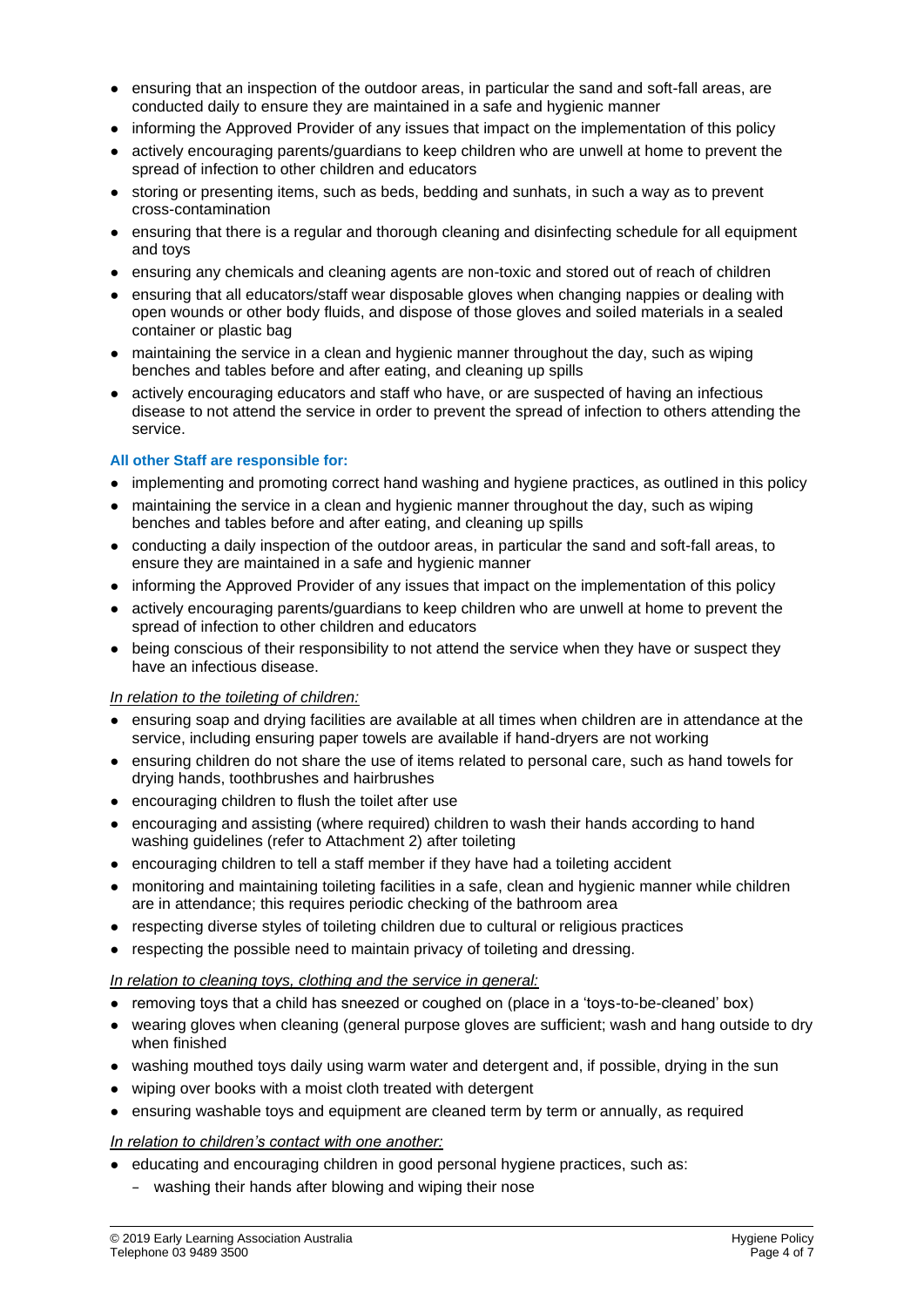- − not touching one another when they are cut or bleeding
- − disposing of used tissues promptly and appropriately, and not lending them to other children
- − using their own equipment for personal care, such as toothbrushes, hats, brushes and combs
- − only touching the food they are going to eat
- − using their own drink bottles or cups.

#### *In relation to indoor and outdoor environments:*

- keeping the indoor and outdoor environments as clean and hygienic as possible at all times. including the safe disposal of discarded needles/syringes/sharps
- promptly removing blood, urine and faeces (including animal) either indoors or outdoors, using the appropriate cleaning procedures
- covering the sandpit when not in use to prevent contamination
- emptying water containers, such as water trays, each day (refer to *Water Safety Policy*)
- disposing of any dead animals/insects found on the premises in an appropriate manner.

#### *In relation to the safe handling of body fluids or materials in contact with body fluids:*

- avoid direct contact with blood or other fluids
- not be at eye level when cleaning/treating a child's face that has blood on it, as a child's blood can enter the mouth/nose of a staff member when a child cries or coughs
- wear gloves wherever possible
- cover any cuts/abrasions on their own hands with a waterproof dressing.

#### *In relation to effective environmental cleaning:*

- clean with detergent and warm water followed by rinsing and drying to remove the bulk of infectious organisms from a surface. Particular attention should be paid to the following:
	- − toilets/sinks must be cleaned daily and separate cleaning cloths/sponges must be used for each task
	- − mouthed toys must be washed immediately or placed in a separate container for washing at a later time
	- − all bench tops and floors must be washed regularly
	- − when washing at the child care premises, staff are to consider washing items separately to minimise cross-contamination, for example, tea towels washed separately from sheets, face washers washed separately to play mats/rugs

#### **Parents/guardians are responsible for:**

- keeping their child/ren home if they are unwell or have an infectious disease that requires their exclusion from the education and care service
- informing the service if their child has an infectious disease
- supporting this policy by complying with the hygiene practices when attending the service or when assisting with a service program or activity
- encouraging their child/ren to develop and follow effective hygiene practices at all times, including handwashing on arrival at the service.
- All parents/guardians planning to enrol their child at childcare or kindergarten in Victoria **must** provide the service with:
	- − a current Immunisation History Statement from the Australian Immunisation Register (AIR); **AND**
	- − the statement must show that the child is up to date with all vaccinations that are due for their age, or that they are able to receive them.

The Immunisation History Statement from the AIR lists the vaccines the child has received and, if applicable, which vaccines are due in the future and when. Medical exemption may also be listed, where applicable.

An Immunisation History Statement from the AIR is the only type of immunisation record accepted by early childhood and care services for the purposes of confirming enrolment and must be provided within the two months prior to the child starting at the service.

Once enrolled, you will need to provide your child's service with a new Immunisation History Statement whenever your child receives or was due to receive immunisation/s. The service will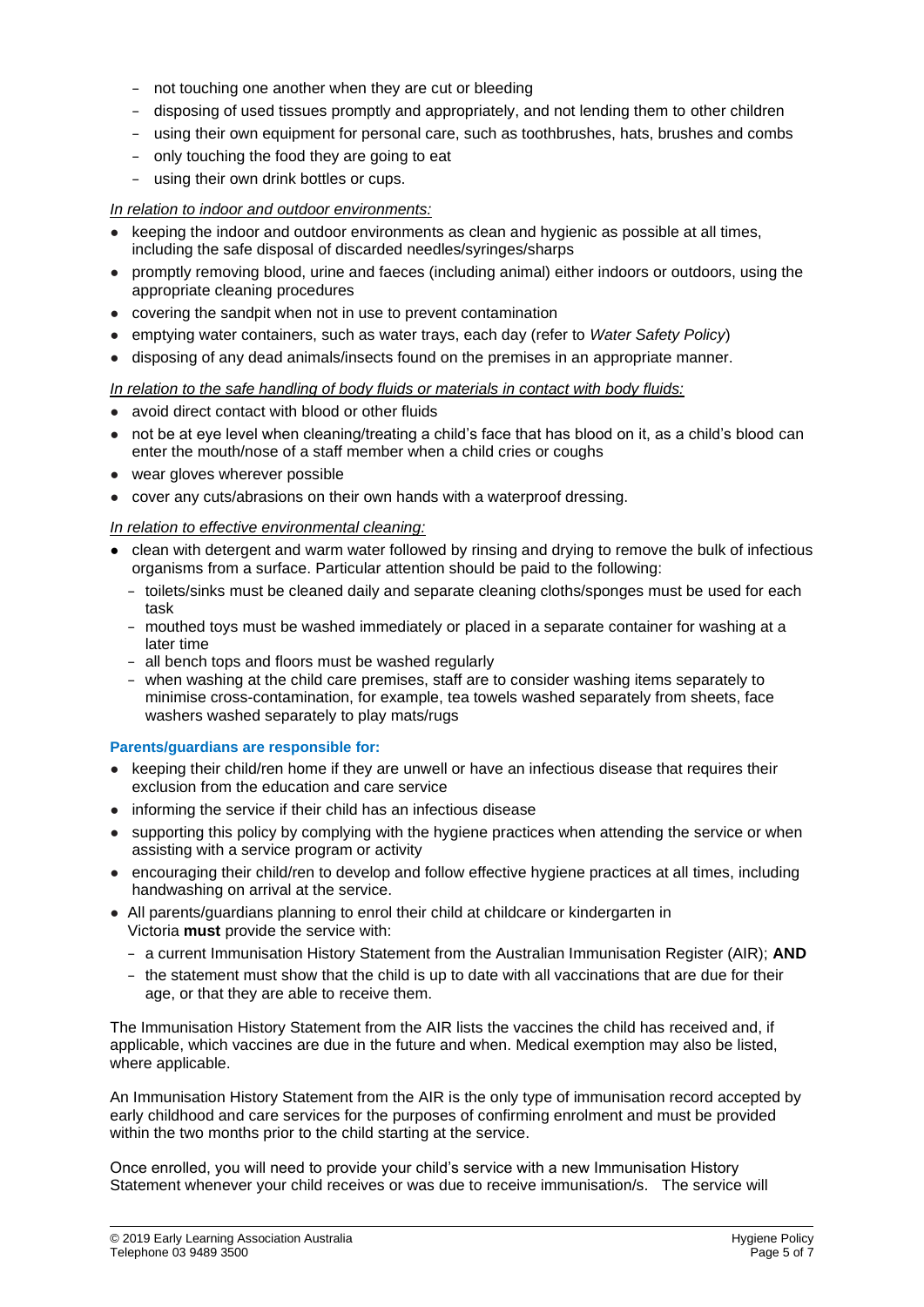regularly remind you of the need to keep this information up to date with them throughout the time your child is attending.

The '**No Jab No Play**' law applies to all early childhood education and care services in Victoria

**Volunteers and students, while at the service, are responsible for following this policy and its procedures.**

### **EVALUATION**

In order to assess whether the values and purposes of the policy have been achieved, the Approved Provider will:

- regularly seek feedback from everyone affected by the policy regarding its effectiveness
- monitor the implementation, compliance, complaints and incidents in relation to this policy and ensure satisfactory resolutions have been achieved
- keep the policy up to date with current legislation, research, policy and best practice
- revise the policy and procedures as part of the service's policy review cycle, or as required
- notify parents/guardians at least 14 days before making any changes to this policy or its procedures.

### **ATTACHMENTS**

● Attachment 1: Handwashing guidelines

### **AUTHORISATION**

This policy was adopted by the Approved Provider of Gordon Street Pre School on **17 MAY 2021**

### **REVIEW DATE: 17 MAY 2023**